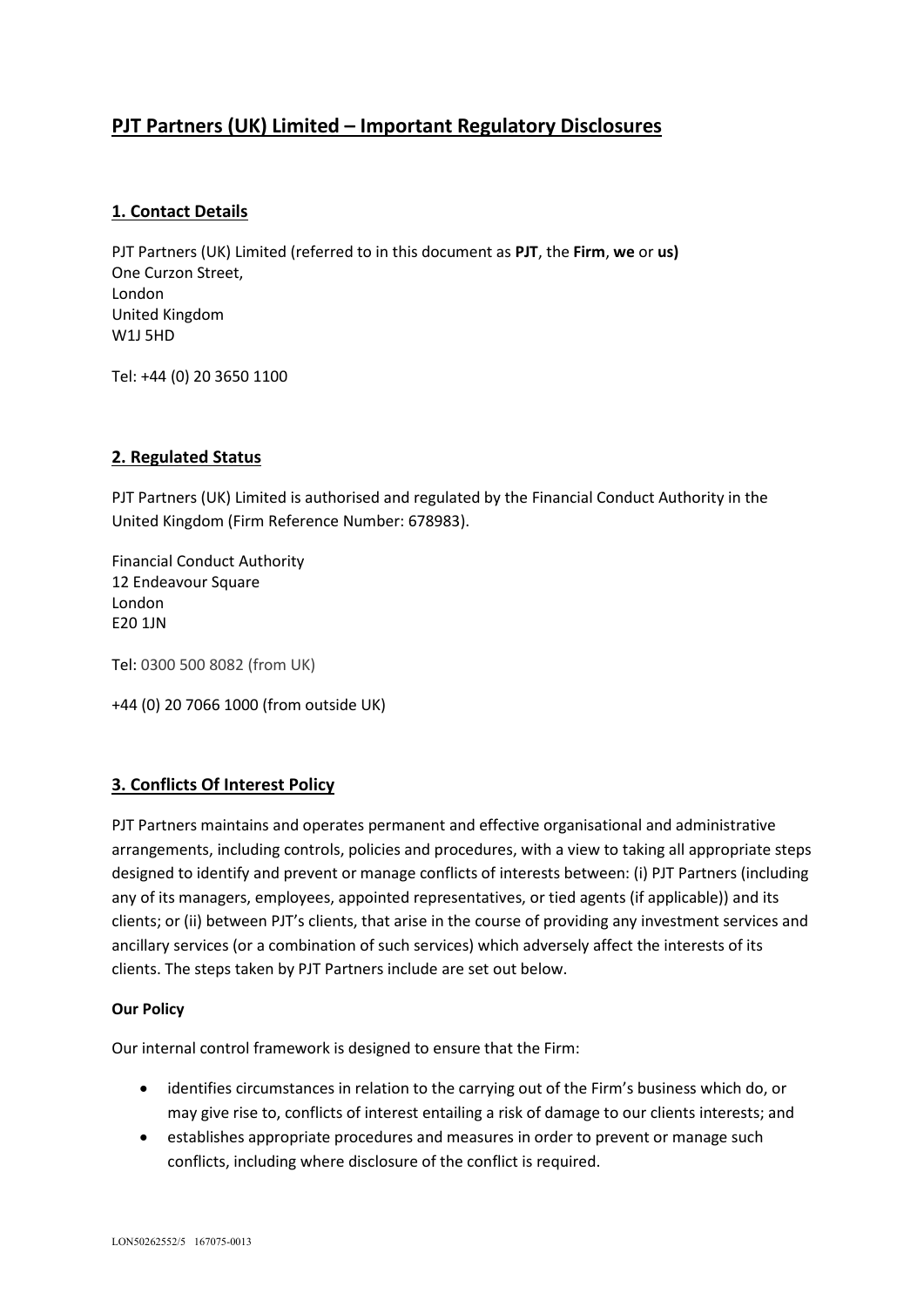# **Conflicts of Interest**

Circumstances where conflicts of interest could arise in the course of the Firm carrying out business include but are not limited to, the following:

- where the Firm has provided corporate finance advice to one corporate client that subsequently becomes the target of a bid and the Firm seeks to act for the bidder;
- where an employee of the Firm engages in personal account dealing in respect of financial instruments and the Firm has a client with an interest that potentially conflicts with such dealing;
- where an employee of the Firm serves as a director, advisory board member or in some other oversight capacity for a public or private company.

#### **Prevention or Management of Conflicts**

Specific measures for preventing or managing conflicts include, but are not limited to:

#### Information Barriers

The Firm has established internal arrangements to regulate and restrict the flow of confidential information between different business areas within PJT.

These arrangements are designed to prevent the exchange or misuse of client confidential information or inside information. The Firm's Compliance department assists with the monitoring of information barriers.

#### Employee Compensation

Remuneration is a factor which can influence Employees' conduct. In order to ensure that Employees are not incentivised to act in a way which is contrary to the interests of the Firm's clients, they are remunerated on the basis of salary and bonus. Bonus is based on the revenues and results of the Firm as a whole and on individual performance.

# Gifts and Hospitality

The exchange of gifts and hospitality has the potential to create actual, potential or perceived conflicts of interest. The Firm's employees must not solicit or provide anything of value directly or indirectly from anyone which would impair the Firm's duty to act in the best interest of its clients.

#### Personal Account Dealing and Outside Activities

Employees must disclose their personal trading accounts, pre clear certain personal trades, only engage in approved investment strategies and maintain their accounts with approved brokers (where applicable). In addition, employees are required to pre-clear certain outside activities which are then vetted to ensure that such activities do not give rise to a real or apparent conflict of interest.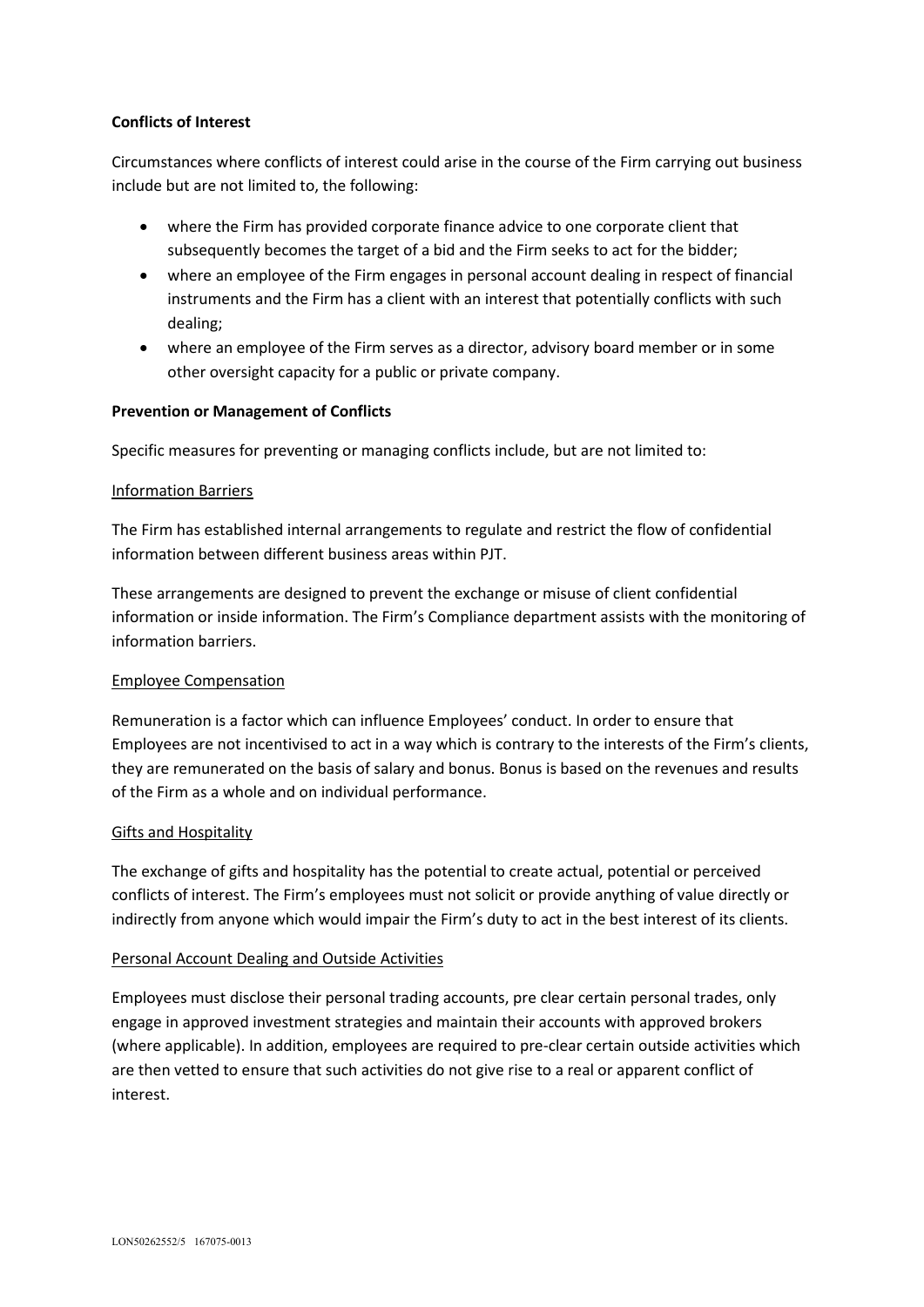## Disclosure

In the event that the organisational and administrative arrangements are not sufficient to ensure, with reasonable confidence, that the risk of damage to the interests of one or more of the Firm's clients will be prevented, the Firm will disclose the conflict to the client as a last resort.

In these circumstances the Firm will, before undertaking business for the client:

- disclose the general nature and/or source of the conflict of interest;
- provide a specific description of the conflict of interest that arises in the provision of the service; or
- explain the risks to the client that arise as a result of the conflict of interest and the steps which PJT Partners has undertaken to mitigate these risks.

#### Declining to Act

If the Firm considers that the conflict of interest cannot be prevented or managed in any other way it may decide to decline to act for a client, or no longer carry on a particular activity or offer a particular service.

# **4. Complaints**

PJT Partners has a complaints management policy and procedures in place for handling complaints that it receives.

#### **How to complain**

If you have any reason to complain you should contact us in the first instance by contacting any PJT representative with whom you have a business relationship.

If you are not satisfied with the response (or if you would prefer not to discuss the matter with your PJT Partners business contact), please contact the Head of Compliance by:

- E-mailing: [compliance@pjtpartners.com](mailto:compliance@pjtpartners.com)
- Writing to: Compliance Officer, PJT Partners (UK) Limited, One Curzon Street, London, W1J 5HD

#### **Handling complaints**

Upon receipt of your complaint, we will investigate your complaint competently, diligently and impartially, and may need to request additional information from you in order to do so. We will aim to resolve your complaint within three business days following the date on which we receive it, and will provide you with the Firm's position on the complaint, along with your options.

In the event that we are not able to resolve your complaint within three business days, we will write to you, acknowledging receipt of your complaint and enclosing a copy of our complaints handling procedure. Within eight weeks of receipt of the complaint we will send you, either a:-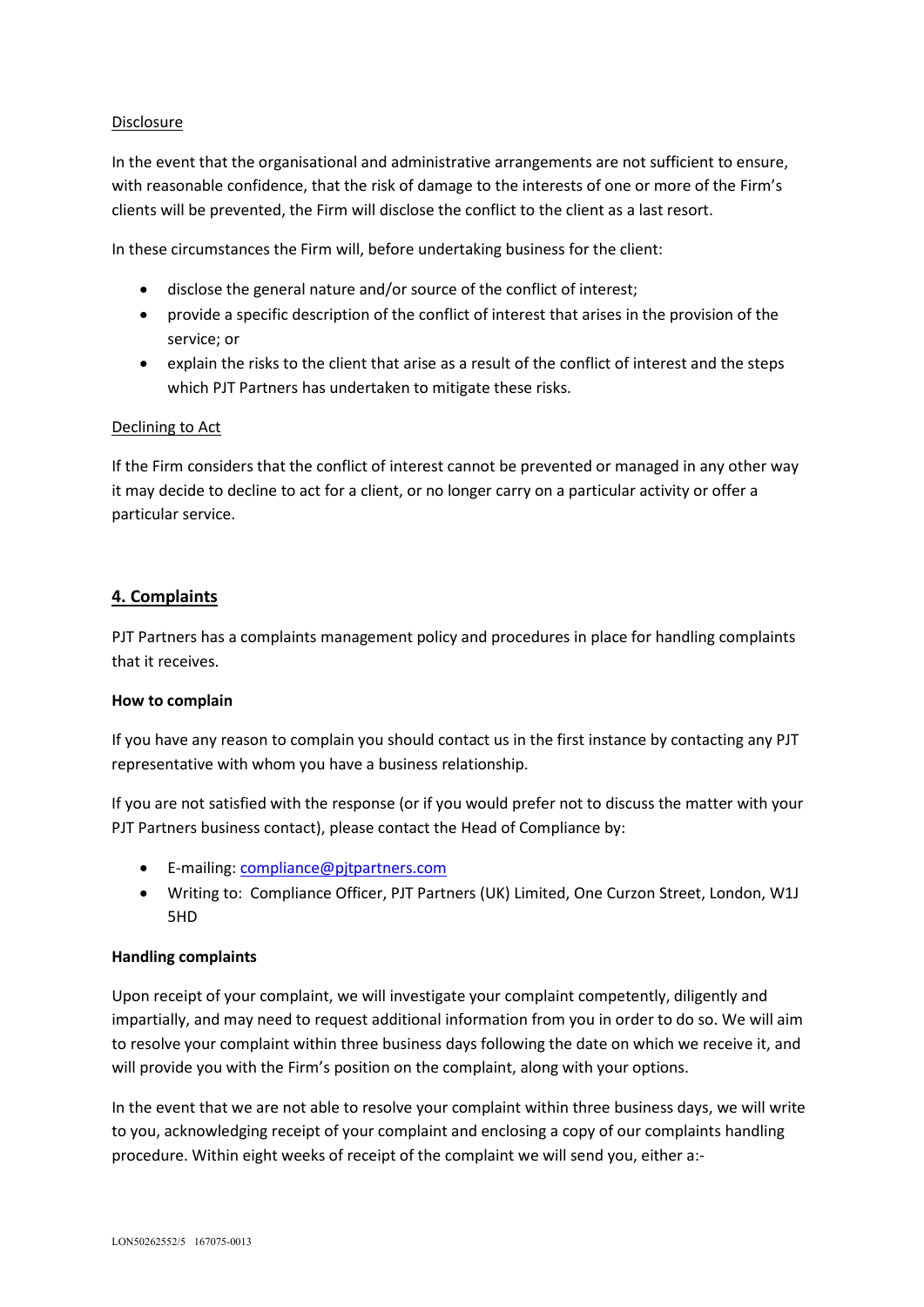1. Final Response which is fair, clear and not misleading and explains the reasons for our decision with regard to the complaint and offers you remedial action or redress where appropriate. We will also inform you of the availability of Financial Ombudsman Service (including relevant details) and include the Financial Ombudsman Service explanatory leaflet. We will explain that we will regard the complaint as closed if a reply is not received within eight weeks; or an

2. Explanation of why the Firm is not in a position to give a final response and when a final response can be expected. We will also inform you of the availability of Financial Ombudsman Service (including relevant details) and include the Financial Ombudsman Service explanatory leaflet.

In both cases we will indicate whether or not the respondent consents to waive the relevant time limits.

In all instances we will consider and reply to your complaint without undue delay.

# **Financial Ombudsman Service**

In the unlikely event that your complaint cannot be resolved to your satisfaction, you can refer your complaint to the Financial Ombudsman Service. This referral must be within six months of you receiving our final response.

The Financial Ombudsman Service provides an independent service to settle individual disputes between businesses providing financial services and certain classes of their customers. Complaints may only be dealt with under the Financial Ombudsman Service if the complaint is brought by or on behalf of an eligible complainant, as defined in the Financial Conduct Authority's rules. Further information on the types of complainants who may be eligible is available at: [http://www.financial](http://www.financial-ombudsman.org.uk/faq/answers/complaints_a9.html)[ombudsman.org.uk/faq/answers/complaints\\_a9.html.](http://www.financial-ombudsman.org.uk/faq/answers/complaints_a9.html)

You can contact the Financial Ombudsman by:-

- Telephoning 0800 023 4 567
- Texting 07860 027 586
- Online form www.financial-ombudsman.org.uk
- Writing to: The Financial Ombudsman Service, Exchange Tower, London, E14 9SR
- Emailing: [complaint.info@financial-ombudsman.org.uk](mailto:complaint.info@financial-ombudsman.org.uk)

Further information is also available at [www.financial-ombudsman.org.uk](http://www.financial-ombudsman.org.uk/)

#### **Financial Services Compensation Scheme**

PJT Partners is a member of the Financial Services Compensation Scheme in the United Kingdom. Clients may be entitled to compensation from the scheme if PJT Partners cannot meet its obligations. Whether a client is eligible to claim depends on the type of client, business and circumstances of the claim (for example, certain types of clients, such as large companies, are not eligible to claim). Payments to claimants that are eligible to make a claim will vary depending on the type of protected claim an eligible claimant holds. Payments under the Financial Services Compensation Scheme in respect of designated investments business (as defined in the FCA Handbook) are subject to a maximum level of compensation of £50,000 per institution per eligible investor. Further information, including in respect of the conditions governing compensation and the